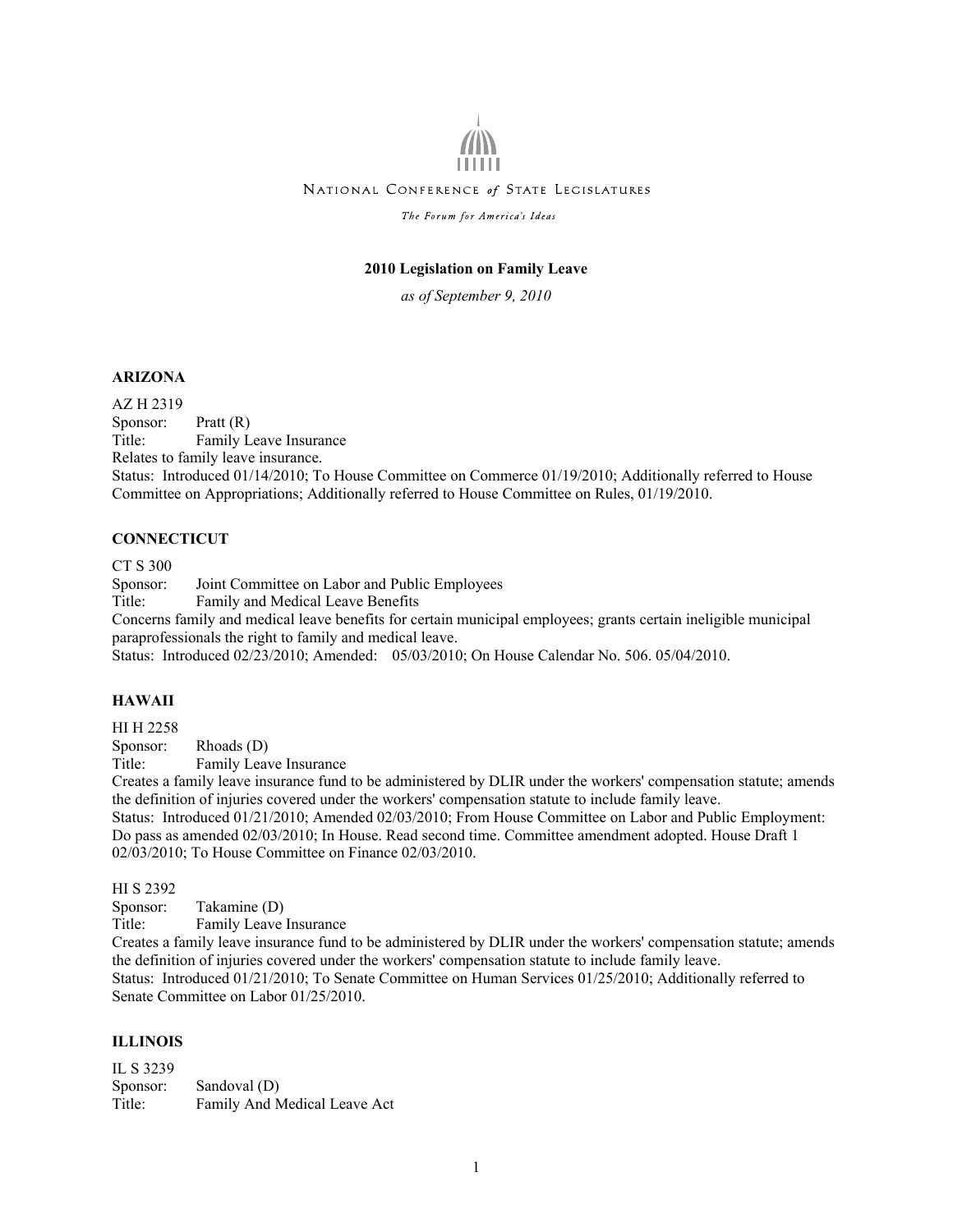Creates the Illinois Family and Medical Leave Act; contains only a short title provision. Status: Introduced 02/09/2010; Rereferred to Senate Committee on Assignments 03/19/2010.

IL S 3818

Sponsor: Hutchinson (D)

Title: Family Military Leave Act

Amends the Family Military Leave Act. States that an employer that employs more than a specified number of employees shall provide up to a specified number of days of unpaid family military leave to an employee during the time federal or state deployment orders are in effect. Adds language providing for a reduction in the number of days of leave provided to an employee in certain circumstances.

Status: Introduced 02/11/2010; Enacted 07/30/2010; Signed by Governor 07/30/2010; Public Act No. 1417.

## **MARYLAND**

MD H 1272

Sponsor: Mizeur (D)

Title: Maryland Family and Medical Leave Act

Requires employers in the State that are subject to the federal Family and Medical Leave Act of 1993 to provide specified leave to a specified eligible employee with respect to the eligible employee's brother, sister, grandparent, grandchild, or domestic partner and the son or daughter of the eligible employee's domestic partner; provides that an eligible employee who takes

Status: Introduced 02/18/2010; From House Committee on Economic Matters: Reported unfavorably 03/24/2010.

# **MISSISSIPPI**

MS H 459

Sponsor: Currie (R)

Title: State Law Enforcement Officers

Provides that state law enforcement officers are not required to use personal or major medical leave when injured in line of duty.

Status: Introduced 01/11/2010; Died in committee; 02/02/2010.

MS H 1134

Sponsor: Barker (R)

Title: Major Medical Leave

Relates to major medical leave; removes requirement that state employee must use one day of personal leave before using.

Status: Introduced 01/18/2010; Died in committee 02/02/2010.

MS S 2224

Sponsor: Davis D (R) Title: Major Medical Leave Relates to major medical leave; Bureau of Narcotics officers injured in the line of duty shall not be required to use earned major medical leave.

Status: Introduced 01/06/2010; Died in committee 02/02/2010.

MS S 2356

Sponsor: Dearing (D)

Title: Major Medical Leave

Relates to major medical leave; certain state law enforcement officers are not required to use for injuries in the line of duty.

Status: Introduced 01/11/2010; Died in committee 02/02/2010.

MS S 2358

Sponsor: Dearing (D) Title: Personal Or Medical Leave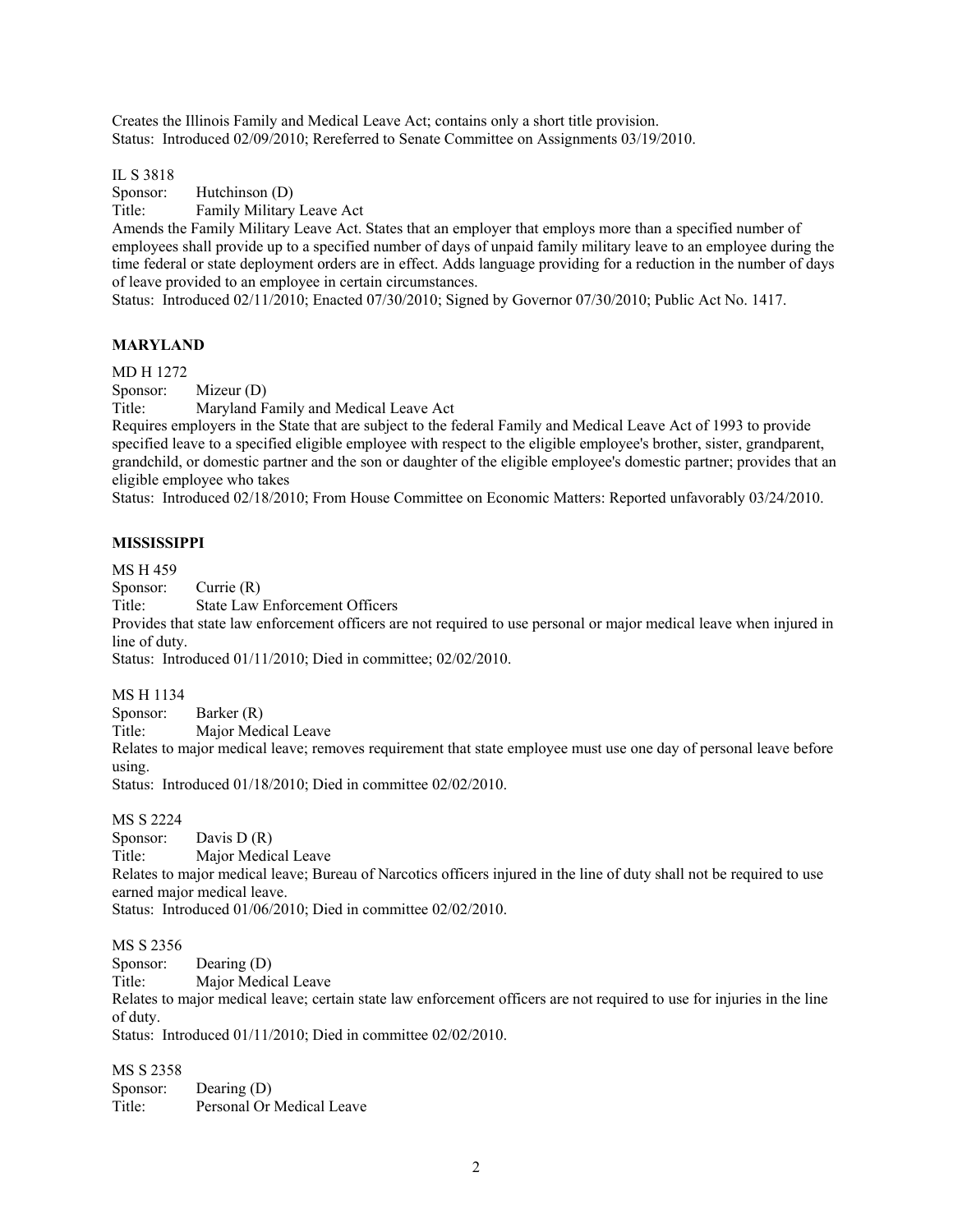Relates to personal or medical leave; states law enforcement officers shall not be required to use after injury in the line of duty.

Status: Introduced 01/11/2010; Died in committee 02/02/2010.

# **MISSOURI**

MO H 1940 Sponsor: Low (D) Title: Paid Family Leave Requires certain businesses to provide four weeks of paid family leave for its employees for the birth or adoption of a child. Status: Introduced 02/02/2010; To House Committee on Small Business 05/14/2010.

## **NEW HAMPSHIRE**

NH H 661

Sponsor: Gile (D) Title: Family Leave Insurance

Creates a family leave insurance program to allow parents to take time off to care for a newborn or newly placed child or to allow persons to care for a family member with a serious health condition, including a wounded service member.

Status: Introduced 01/08/2009; To House Committee on Commerce and Consumer Affairs for interim study 03/17/2010.

## **NEW JERSEY**

NJ A 1193 Sponsor: Rudder (R) Title: Family Temporary. Disability. Leave-Repeals law providing benefits for family temporary disability leave. Status: Introduced 01/12/2010; To Assembly Committee on Labor 01/12/2010.

NJ A 1200

Sponsor: Rudder (R) Title: Family Temporary Disability Leave Insurance Delays implementation of paid family leave for two years. Status: Introduced 01/12/2010; To Assembly Committee on Labor 01/12/2010.

NJ A 2376

Sponsor: Rudder (R) Title: Family Temporary. Disability. Leave Act Repeals law providing benefits for family temporary disability leave and deposits moneys from the Family Temporary Disability Leave Account into the unemployment compensation fund. Status: Introduced 03/04/2010; To Assembly Committee on Labor 03/04/2010.

## **PENNSYLVANIA**

#### PA H 2278

Sponsor: McIlvaine Smith (D)

Title: Family and Medical Leave

Relates to the Family and Medical Leave Act (FMLA) for eligible employees. Requires that an employer subject to this section shall provide the same leave to an eligible employee to which the eligible employee is entitled under the FMLA with respect to a spouse, son, daughter or parent of the eligible

Status: Introduced 03/05/2010; In House Committee on Labor Relations: Public Hearing held 08/18/2010.